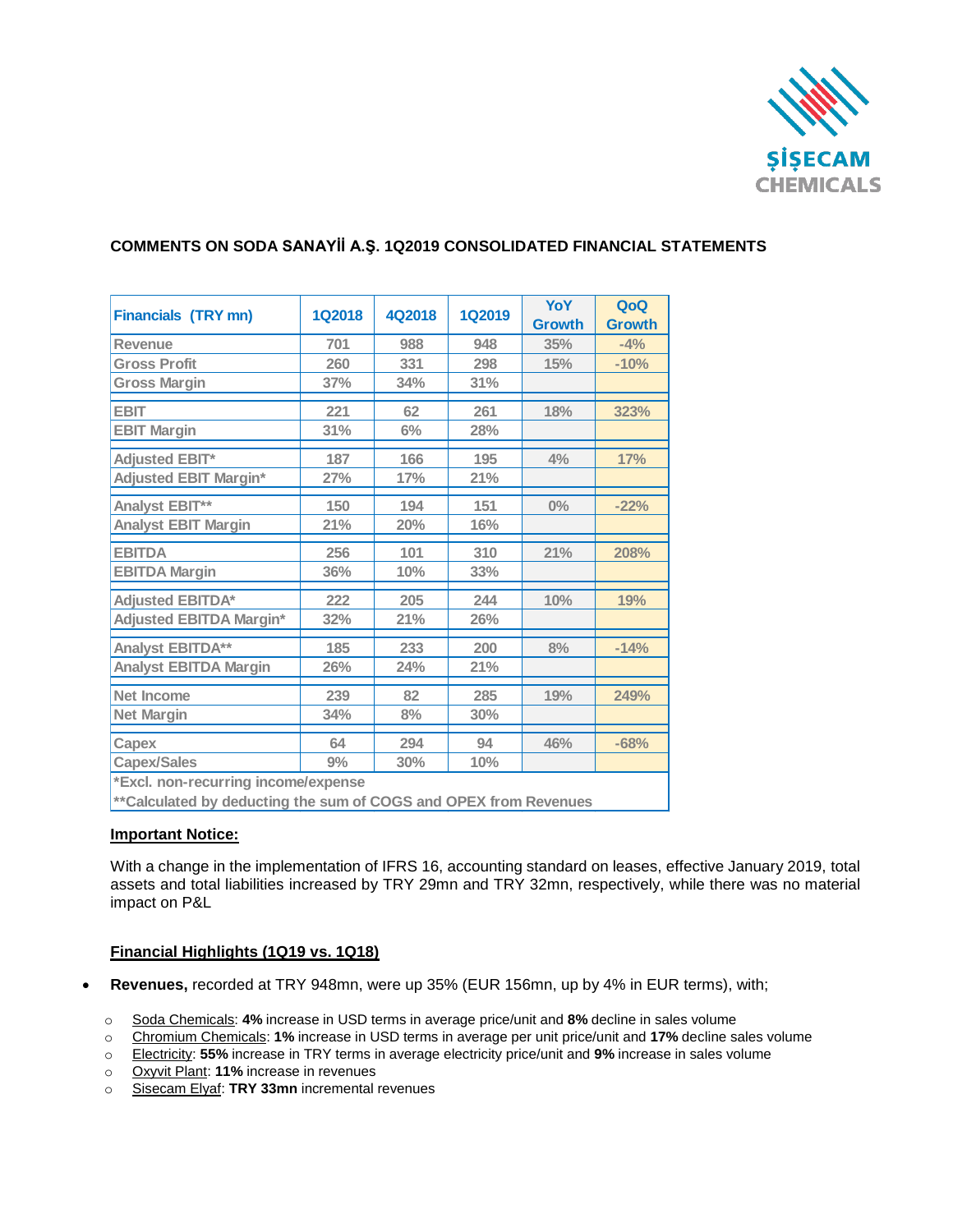- **Gross profit** increased by 15% to TRY 298mn (EUR 49mn, down by 12% in EUR terms), with a margin of 31%
- **Adjusted EBITDA**, recorded at TRY 244mn, was up by 10% (EUR 40mn, down by 15% in EUR terms), with a margin of 26%
- **Net income** increased to TRY 285mn, up by 19% (EUR 47mn, down by 8%), with a margin of 30%
- **Capex,** recorded at TRY 94mn (EUR 15mn), corresponded to 10% of revenues
- **FCFE** was TRY 80mn in 1Q19

## **Operational Highlights (1Q19 vs. 1Q18)**

- **Total soda ash production** was at 575K tons, down by 3%. Domestic production was flat whereas international production declined by 8%. Domestic facility's contribution to total soda chemicals output increased to 62% (up by 200bps) due to lower CUR in Soda Lukavac Plant, resulted from the scheduled coal fired-boiler maintenance program, completed at the end of 1Q19 as planned
- **Total soda ash sales volume**, recorded at 550K tons, was down by 8%; domestic sales remained unchanged whereas international sales declined by 11% mainly as a result of lower output combined with the high base impact of 2018 sales volume, which were inflated with pushed backward shipments, initially scheduled for the last quarter of 2017 but had to be delayed due to bad weather conditions
- **Total chromium chemicals production** was down by 22% due to lower CUR resulting from the scheduled equipment renewal investment in Kromsan Plant. Domestic facility's contribution to the total output stood at 97% (down by 1%).
- **Total chromium chemicals sales volume** declined by 17%; domestic sales grew by 8% whereas international sales decreased by 20%
- **Electricity** production was up by 1,5% while the sales volume increased by 9% to 231mn kWh
- **Oxyvit Plant** output and sales volume grew by 12% and 21%, respectively
- CUR level, recorded at **Sisecam Elyaf Plant**, was 45% based on the installed production capacity/quarter and expected to gradually increase throughout the year. Total glass fiber sales volume was 5,5K tons

#### **Regional and Segmental Analysis of 1Q19 IFRS Results in Comparison with 1Q18 Results**

- **Revenues generated through domestic sales**, having grown by 73%, corresponded to 27% of the consolidated topline figure (vs. 21%). **International sales** (including exports from Turkey) went up by 25%
- **Revenues stemming from sales to Sisecam Group Companies** stood at 14% (vs. 10%)
- **Hard currency breakdown of consolidated revenues and COGS** were 89% and 54%, respectively

## **1) Soda Chemicals, Energy and Other Segment;**

- o Segmental contribution to the consolidated topline figure recorded at **74%**, with **TRY 706mn** sales revenues (**up** by **42%**)
- o Excluding energy and glass fiber business units' contributions (TRY 93mn in total), fully generated in hard currency and equally split between USD and EUR, soda chemicals revenues grew by **32%** and reached **TRY 613mn**. Increase in average unit price/ton had partially offset the decline in sales volume
- o Energy revenues increased by **69%** to **TRY 59mn**, thanks to mainly the rise in average price/kWh sold in TRY terms and higher sales volume. Energy business' share in consolidated revenues stood at **6%**  (vs. 5%)
- o Having generated **TRY 33mn** in revenues, newly introduced glass fiber business' contribution to the consolidated topline was **4%**
- o **COGS** went up from **TRY 328mn** to **TRY 499mn**, by **52%,** mainly due to natural gas tariff hikes witnessed throughout 2018, lower CUR and local currency depreciation. Excluding higher COGS compared to revenues generated by the glass fiber business, the rise in segment-specific COGS was 40%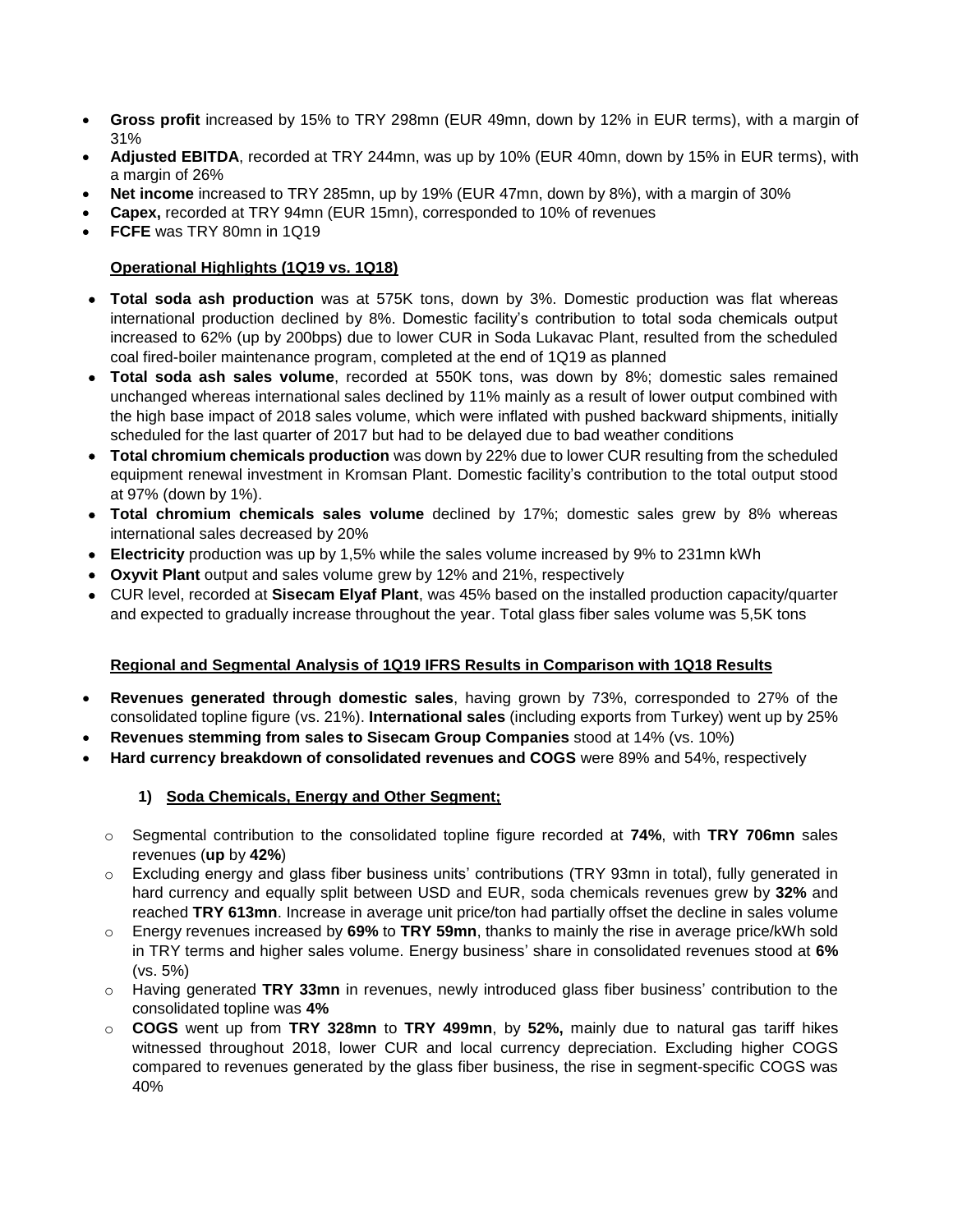o **Gross profit**, recorded at **TRY 206mn**, was **up** by **22%,** with a margin of **29%** (vs. **34%**), while its share in consolidated gross profit increased by **380bps** to 69%

#### **2) Chromium Chemicals Segment;**

- o With revenues recorded at **TRY 242mn**, **up** by **19%**, segments' contribution to the consolidated topline stood at **26%**
- o Although 92% of the revenues were denominated in hard currency, growth in segmental revenues stayed behind the local currency depreciation due to flat average price/ton and lower sales volume
- o Oxyvit's contribution to the segmental topline was **TRY 23mn**, up by **11%**
- o **COGS** went up from **TRY 113mn** to **TRY 151mn**, by **33%**, mainly due to natural gas tariff hikes, local currency depreciation and inflated fixed costs/unit produced due to lower CUR. Excluding **TRY 13mn** COGS recorded by Oxyvit, segment-specific COGS grew by 31%
- o **Gross profit**, recorded at **TRY 92mn**, was **up** by **2%,** with a margin of **38%** (vs. **44%**), while its share in consolidated gross profit declined by **640bps** to 31%

## **P&L Analysis (1Q19 vs. 1Q18)**

- **Revenues**, recorded at **TRY 948mn**, were **up** by **35%**
- **Consolidated COGS** increased by **47%** to **TRY 650mn**
- **TRY 298mn** gross profit, up by **15%**, with a margin of **31%** (vs. **37%**)
- **Operating expenses** increased by **35%** to **TRY 148mn,** while OPEX/sales ratio was flat at **16%**. S&M expenses, having grown by **32%** in nominal terms, corresponded to 74% of the rise in OPEX, with rising logistic expenses mainly due to local currency depreciation and the revision in royalty fee rate, charged as a percentage of Sisecam Group Companies' revenues stemming from third party sales, to better align with global transfer pricing regulations
- **Net other income from operations** recorded at **TRY 25mn** (vs. **TRY 18mn**), with higher net FX gains on trade receivables and payables
- **Net income from investing activities** stood at **TRY 86mn** (vs. **TRY 53mn**) including the share in net income generated by associates and joint ventures and impairment losses in relation with IFRS 9 standards, out of which TRY 1mn booked as a gain on the provision for potential losses on Eurobond investments. With the **7%** q-o-q rise in period-end USD/TRY rate, Soda Sanayii recorded **TRY 66mn** as revaluation gains on its investment portfolio (incl. gain on provision for potential losses), which was composed of **TRY 812mn**  equivalent USD-denominated fixed income securities with semi-annual coupon payments (effective interest rate: 5,684%).
- **Adjusted EBIT** (to one-off gains/losses and provision for potential losses on the fixed income securities investment) was **TRY 195mn** (**up** by **4%**). Adjusted EBIT margin stood at **21%** (vs. **27%**)
- **Depreciation expenses**, recorded at **TRY 49mn**, were **up** by **41%** and depreciation/sales ratio was flat at 5%.
- **Adjusted EBITDA** (to one-off gains/losses and provision for potential losses on the fixed income securities investment) increased by **10%** to **TRY 244mn**, and led to a margin of **26%** (vs. **32%**)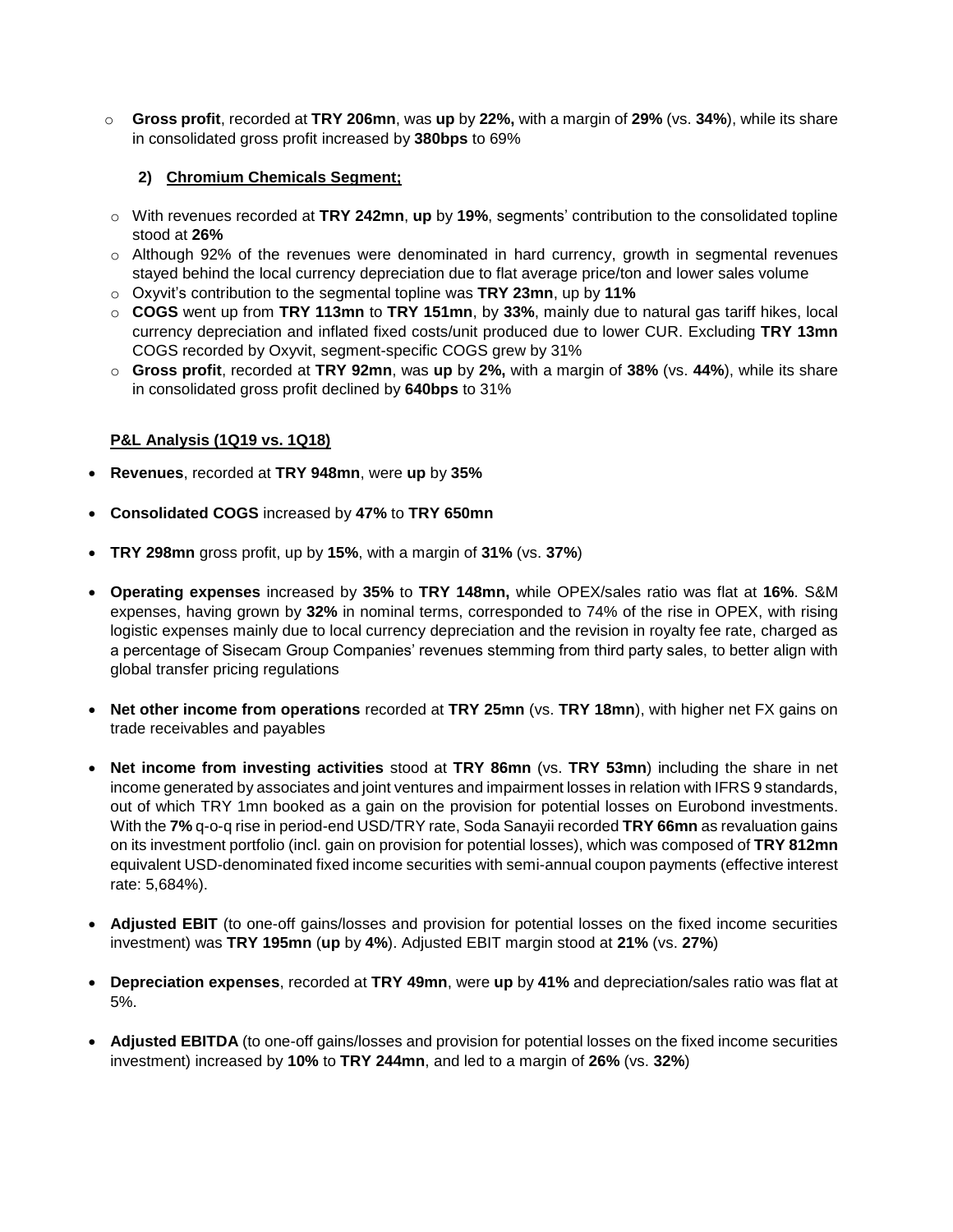- **Net financial income** increased from **TRY 43mn** to **TRY 52mn**. Net interest income on issued bonds, bank loans and time deposits recorded at **TRY 2mn** (vs **TRY 4mn**). Incurred net FX gains stood at **TRY 59mn** (vs. **TRY 37mn**)
- **Tax expense,** recorded at **TRY 28mn** (vs. **TRY25mn**), with TRY 69mn tax expense in relation with the period and TRY 41mn deferred tax assets stemming from higher level of tax incentives with the completion of glass fiber investment
- **Net income** in relation with the period was **TRY 285mn** (vs. **TRY 239mn**), with a net margin **30%** (vs. **34%**).
- Sisecam issued Eurobonds with a coupon rate of 6,95% and maturity 2026 with an aggregate issue size of USD 700mn and Soda Sanayii acted as a guarantor for USD 47mn of the new issuance. Sisecam bought back USD 200mn of its 2013 Eurobonds, out of which USD 20mn was covered by Soda Sanayii. As a result, amount guaranteed by Soda Sanayii on Sisecam Eurobonds due 2020 and 2026 stands at USD 77mn, in total
- **Gross Debt** (incl. other payables to related parties) came in at TRY 1,7bn equivalent **USD 296mn** (vs. TRY 894mn equivalent **USD 170mn** as of 2018 year-end). USD denominated financial liabilities rose by USD 26mn, parallel to the new bond issuance and the buyback of existing notes. Other payables to related parties increased by TRY 520mn mostly in relation with the financing of glass fiber investment. TRY 99mn financial lease liabilities was recorded in accordance IFRS-16 standard
- **Cash&Cash Equivalents** (including fixed income securities investments and other receivables from related parties) stood at TRY 2,5bn equivalent **USD 445mn** (vs. TRY 2bn equivalent **USD 388mn**). USD 47mn cash inflow was booked with the new bond issuance
- **Net Cash** position was TRY 841mn equivalent **USD 149mn**, and Net Cash/Ebitda at **0,6x**
- **Net Long FX Position** was **TRY 2,3bn** (**up** by **TRY 281** compared to 2018 year-end balance);
- o **Net long USD** position of **USD 270mn, up** by **USD 15mn**
- o **Net long EUR** position of **EUR 125mn, up** by **EUR 16mn**
- o **Net long other currencies'** position of **TRY 17mn, down** by **TRY 28mn**
- **Capital Expenditures:** Soda Sanayii had a total capex of **TRY 94mn** (vs. **TRY 64mn**) mainly in relation with the glass fiber investment

#### **Important Events during and after the Period**

- o Sisecam Elyaf Sanayii glass fiber plant became operational in January 2019
- $\circ$  At the AGM, Soda Sanayii decided to payout TRY 345mn cash dividends in gross terms (payout ratio 22%)
- $\circ$  Sisecam issued Eurobonds with an aggregate issue size of USD 700mn and USD 200mn Sisecam notes (USD 500 million with 2020 maturity) was purchased via a tender offer in March 1Q19
- $\circ$  On March 28, Collective Labor Union Agreement, covering the period of 01.01.2019 31.12.2021, was signed between Kristal-İş Union and Soda Sanayii for Şişecam Elyaf Sanayii glass fiber plant